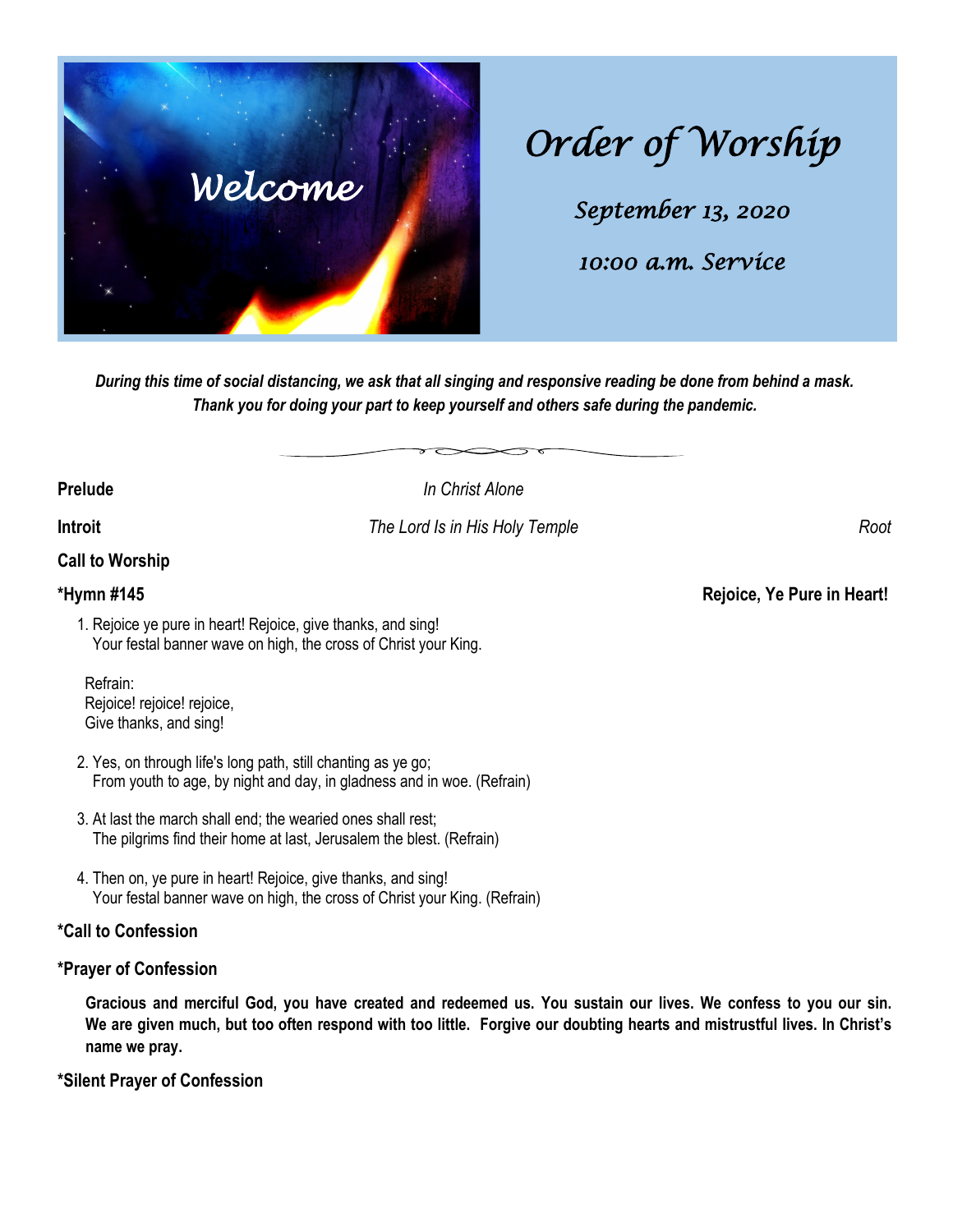### **\*Assurance of Pardon**

Leader: Friends, believe the good news.<br>**All: In Jesus Christ we are forgive** In Jesus Christ we are forgiven.

### **\*Congregational Response** *Gloria Patri*

**Welcome and Announcements**

**Presentation of Tithes and Offerings** 

 **Offertory** *All Creatures of Our God and King Lamb*

 **\*Hymn #592** *The Doxology*

### **\*Prayer of Commitment and the Lord's Prayer**

 **Our Father, who art in heaven, hallowed be thy name. Thy kingdom come, thy will be done on earth as it is in heaven. Give us this day our daily bread; and forgive us our debts as we forgive our debtors; and lead us not into temptation, but deliver us from evil. For thine is the kingdom and the power and the glory, forever. Amen.** 

### **\*Choral Response**

## **Scripture Reading 1 Timothy 4:12-16**

<sup>12</sup> Let no one despise you for your youth, but set the believers an example in speech, in conduct, in love, in faith, in purity. 13 Until I come, devote yourself to the public reading of Scripture, to exhortation, to teaching. 14 Do not neglect the gift you have, which was given you by prophecy when the council of elders laid their hands on you. <sup>15</sup> Practice these things, immerse yourself in them, so that all may see your progress. <sup>16</sup> Keep a close watch on yourself and on the teaching. Persist in this, for by so doing you will save both yourself and your hearers.

The Word of the Lord. **Thanks be to God.**

# **Children's Time**

- 1. I sing the mighty power of God that made the mountains rise; That spread the flowing seas abroad and built the lofty skies. I sing the wisdom that ordained the sun to rule the day; The moon shines full at God's command, and all the stars obey.
- 2. I sing the goodness of the Lord that filled the earth with food; God formed the creatures with a word and then pronounced them good. Lord, how Thy wonders are displayed, where'er I turn my eyes; If I survey the ground I tread, or gaze upon the skies!
- 3. There's not a plant or flower below but makes Thy glories known; And clouds arise, and tempests blow, by order from Thy throne; While all that borrows life from Thee is ever in Thy care, And everywhere that we can be, Thou, God, art present there.

**\*Hymn #288 I Sing the Mighty Power of God**

**Anthem** *I Am Determined Sheppard/Quackenbush*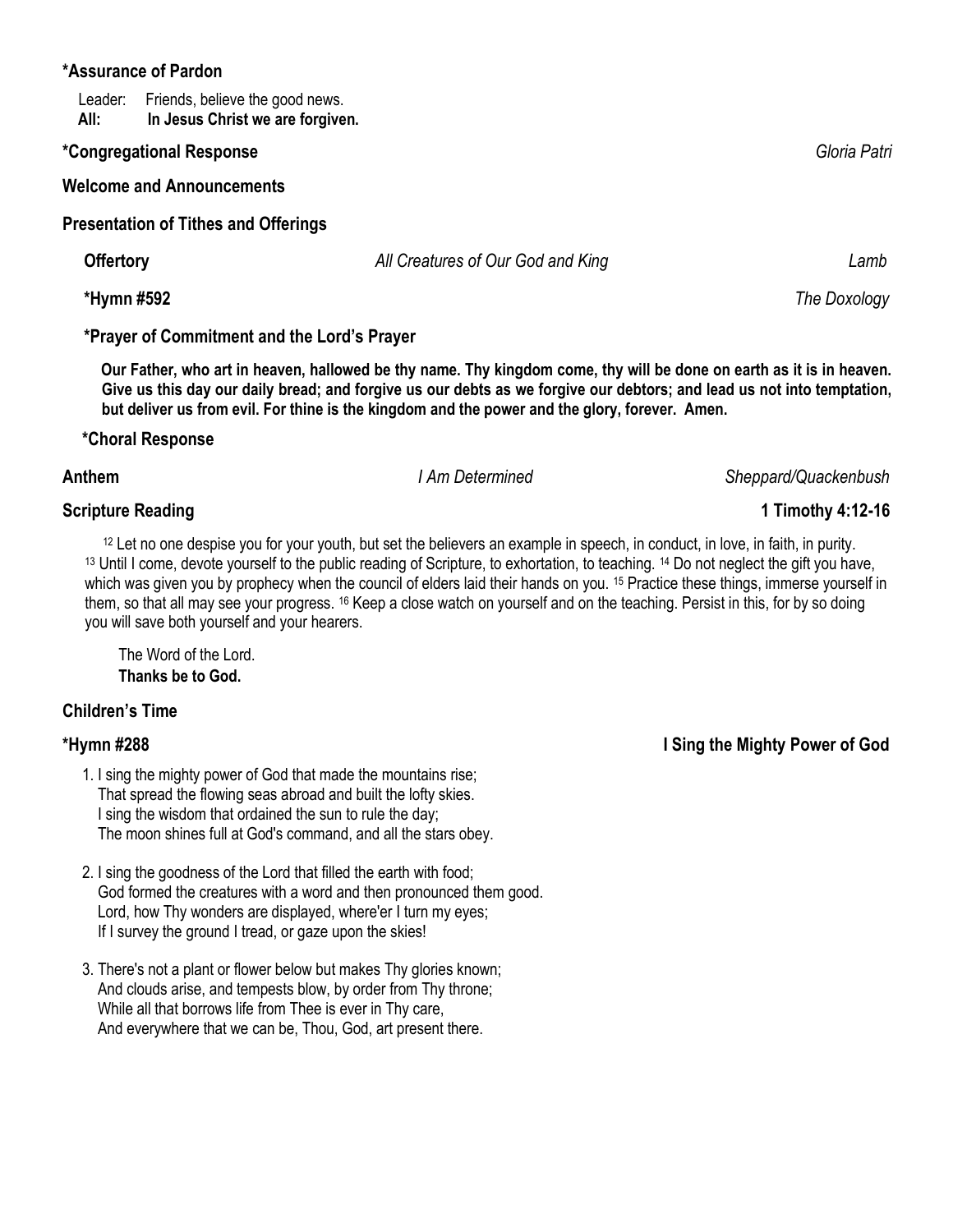### **Scripture Reading 2:9-14 2 Kings 2:9-14**

<sup>9</sup> When they had crossed, Elijah said to Elisha, "Ask what I shall do for you, before I am taken from you."

And Elisha said, "Please let there be a double portion of your spirit on me."

<sup>10</sup> And he said, "You have asked a hard thing; yet, if you see me as I am being taken from you, it shall be so for you, but if you do not see me, it shall not be so."

<sup>11</sup> And as they still went on and talked, behold, chariots of fire and horses of fire separated the two of them. And Elijah went up by a whirlwind into heaven.

<sup>12</sup> And Elisha saw it and he cried, "My father, my father! The chariots of Israel and its horsemen!" And he saw him no more. Then he took hold of his own clothes and tore them in two pieces. 13 And he took up the cloak of Elijah that had fallen from him and went back and stood on the bank of the Jordan.

14 Then he took the cloak of Elijah that had fallen from him and struck the water, saying, "Where is the Lord, the God of Elijah?" And when he had struck the water, the water was parted to the one side and to the other, and Elisha went over.

**Sermon** Rev. Dr. David H. Green

### **The Protégé**

*"And as they still went on and talked, behold, chariots of fire and horses of fire separated the two of them. And Elijah went up by a whirlwind into heaven."* (2 Kings 2:11)

### **\*Prayers of the People**

- 1. Lord, dismiss us with Thy blessing; fill our hearts with joy and peace; Let us each, Thy love possessing, triumph in redeeming grace. O refresh us, O refresh us, traveling through this wilderness.
- 2. Thanks we give and adoration for Thy Gospel's joyful sound; May the fruits of Thy salvation in our hearts and lives abound. Ever faithful, ever faithful, to the truth may we be found.
- 3. So that when Thy love shall call us, Savior, from the world away, Let no fear of death appall us, glad Thy summons to obey. May we ever, may we ever, reign with Thee in endless day.

### **\*Charge and Benediction**-

### **\*Closing Response You Are Mine**

I will come to you in the silence. I will lift you from all your fear. You will hear My voice, I claim you as My choice. Be still, and know I am near.

Do not be afraid, I am with you. I have called you each by name. Come and follow Me, I will bring you home. I love you and you are mine.

**\*Postlude** *Oh For A Thousand Tongues to Sing* 

**\*Hymn #538 Lord, Dismiss Us with Thy Blessing**